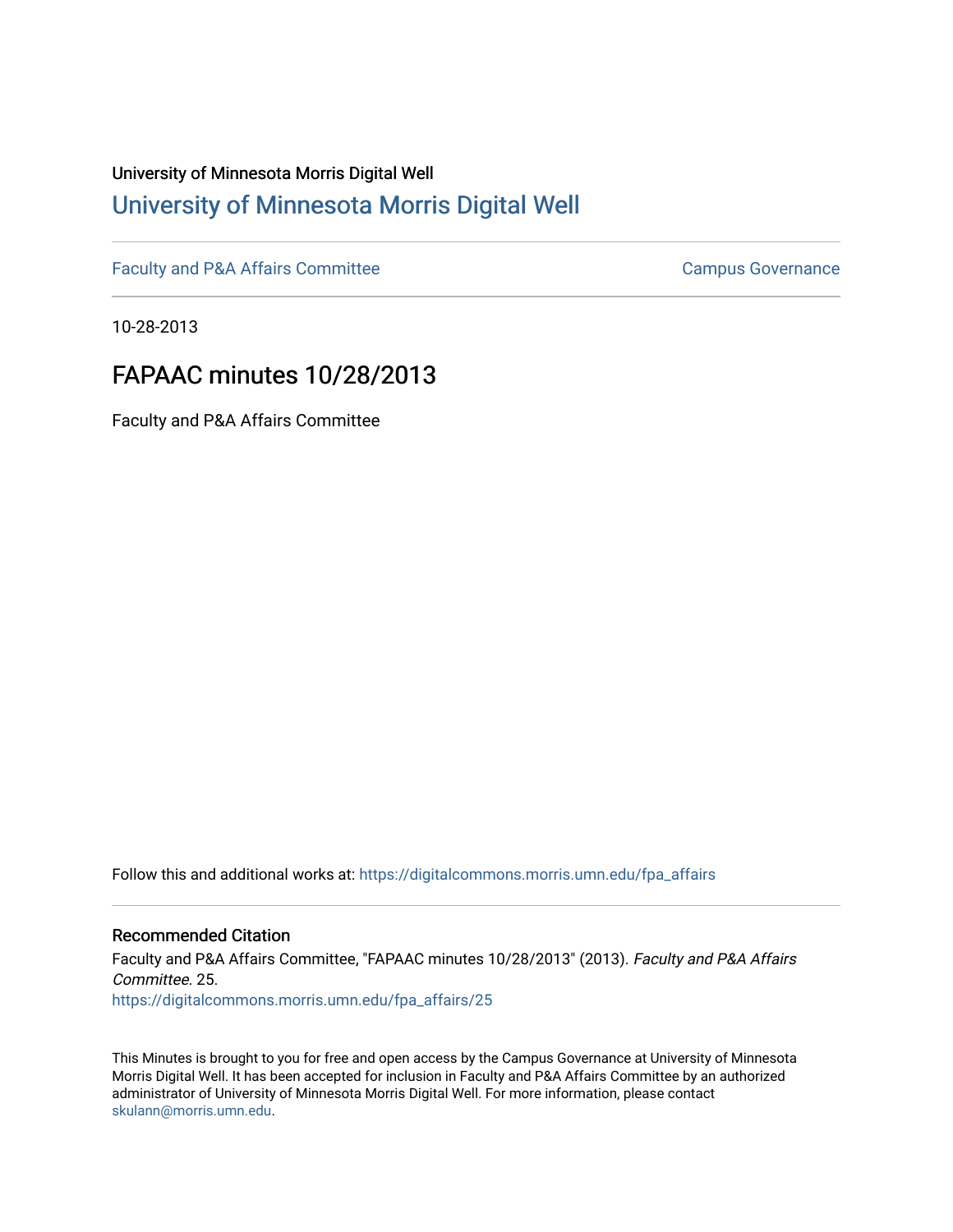## **Faculty and P&A Affairs Committee**

Monday October 28, 2013 Humanities 112 9 a.m.

*The following topics were discussed: engagement survey, prior meeting discussion of conversation with Dean Finzel, and faculty salary report, and other issues.*

Present: Sara Haugen, Kevin Stefanek, Vicki Graham, Roger Wareham, Tom Ladner, Dave Roberts, Peh Ng Absent: Laddie Arnold, Athena Kildegaard

Review/approve committee minutes of October 7, 2013 were tabled until next meeting.

**Committee member update**: R Wareham reported that Tom Johnson will be replacing Cyrus Bina for the Social Science faculty representative. The appointment will be affirmed (presumably) at campus assemble on Tuesday. Also, student Laddie Arnold is joining the scholastic committee (also on the campus assembly docket), so we will be getting a new student representative to the committee as well. We have not learned from MCSA who the student replacement will be. (note: student Amanda Goemann has now been named to the committee)

**Engagement survey:** R Wareham asked the committee if anyone has concerns on the new engagement survey which replaces last year's Pulse Survey. There were some questions from the campus community on confidentiality of survey responses and will the information be shared to campus? The engagement survey closes on November 1, 2013. R Wareham asked S Mattson about the confidentiality of survey and she noted that the survey is confidential and is being administered by the Hay Group, an external vendor. Hay Group will be the sole recipient of surveys completed online and it maintains a confidentiality policy that prohibits any person at the University from viewing the survey responses of individual employees. All identifying information, such as employee names, will be removed and responses will be grouped by department. If there are fewer than 10 responses for a department, the results will be grouped with results from the next level above in the campus, college or unit hierarchy. R Wareham shared that last year we received numerous emails to complete the Pulse Survey and the committee's contention was that if we were widely recruited to fill it out then U of M should at least let us know when the results would be available. While the results were released they were not widely acknowledged or publicly announced. In discussions with the committee, Chancellor Johnson did send out in May an email stating the pulse survey results had been released. R Wareham will ask S Mattson if the campus is going to have access to results of data from engagement survey. According to Sarah Mattson: "UMM has been told, and the FAQ says, that high-level results will be shared with leaders and the public in early 2014. After receiving them,